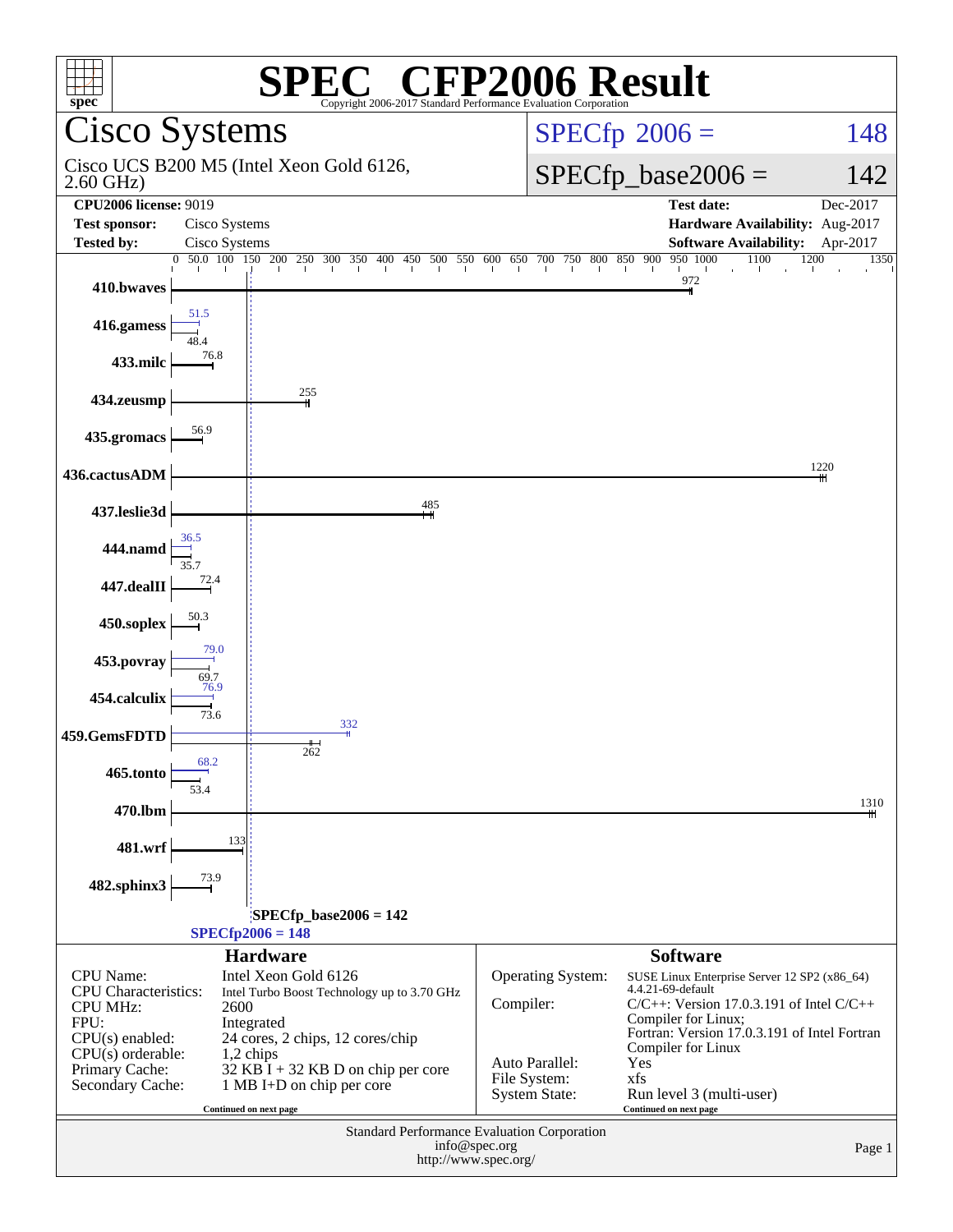

# Cisco Systems

#### 2.60 GHz) Cisco UCS B200 M5 (Intel Xeon Gold 6126,

#### **[Tested by:](http://www.spec.org/auto/cpu2006/Docs/result-fields.html#Testedby)** Cisco Systems **[Software Availability:](http://www.spec.org/auto/cpu2006/Docs/result-fields.html#SoftwareAvailability)** Apr-2017 [L3 Cache:](http://www.spec.org/auto/cpu2006/Docs/result-fields.html#L3Cache) 19.25 MB I+D on chip per chip<br>Other Cache: None [Other Cache:](http://www.spec.org/auto/cpu2006/Docs/result-fields.html#OtherCache) [Memory:](http://www.spec.org/auto/cpu2006/Docs/result-fields.html#Memory) 384 GB (24 x 16 GB 2Rx4 PC4-2666V-R) [Disk Subsystem:](http://www.spec.org/auto/cpu2006/Docs/result-fields.html#DiskSubsystem) 1 x 600 GB SAS HDD, 10K RPM [Other Hardware:](http://www.spec.org/auto/cpu2006/Docs/result-fields.html#OtherHardware) None

| <b>CPU2006 license: 9019</b> |                               |                       |        | Test date:                             | Dec-2017 |
|------------------------------|-------------------------------|-----------------------|--------|----------------------------------------|----------|
| <b>Test sponsor:</b>         | Cisco Systems                 |                       |        | <b>Hardware Availability:</b> Aug-2017 |          |
| <b>Tested by:</b>            | Cisco Systems                 |                       |        | <b>Software Availability:</b> Apr-2017 |          |
| L3 Cache:                    | 19.25 MB I+D on chip per chip | <b>Base Pointers:</b> | 64-bit |                                        |          |

#### [Peak Pointers:](http://www.spec.org/auto/cpu2006/Docs/result-fields.html#PeakPointers) 32/64-bit [Other Software:](http://www.spec.org/auto/cpu2006/Docs/result-fields.html#OtherSoftware) None

 $SPECTp2006 = 148$ 

 $SPECfp\_base2006 = 142$ 

| <b>Results Table</b>   |                                                                                                          |       |                |       |                |       |                |              |                |              |                |              |
|------------------------|----------------------------------------------------------------------------------------------------------|-------|----------------|-------|----------------|-------|----------------|--------------|----------------|--------------|----------------|--------------|
|                        | <b>Base</b>                                                                                              |       |                |       |                |       | <b>Peak</b>    |              |                |              |                |              |
| <b>Benchmark</b>       | <b>Seconds</b>                                                                                           | Ratio | <b>Seconds</b> | Ratio | <b>Seconds</b> | Ratio | <b>Seconds</b> | <b>Ratio</b> | <b>Seconds</b> | <b>Ratio</b> | <b>Seconds</b> | <b>Ratio</b> |
| 410.bwayes             | 14.0                                                                                                     | 974   | 14.0           | 972   | 14.0           | 969   | 14.0           | 974          | <b>14.0</b>    | 972          | 14.0           | 969          |
| $416$ .gamess          | 405                                                                                                      | 48.3  | 405            | 48.4  | 405            | 48.4  | 380            | 51.5         | 380            | 51.5         | 379            | 51.7         |
| $ 433 \text{.}$ milc   | 119                                                                                                      | 77.3  | 120            | 76.5  | 120            | 76.8  | 119            | 77.3         | 120            | 76.5         | <b>120</b>     | 76.8         |
| 434.zeusmp             | 36.1                                                                                                     | 252   | 35.6           | 255   | 35.3           | 258   | 36.1           | 252          | 35.6           | 255          | 35.3           | 258          |
| $435.\n$ gromacs       | 126                                                                                                      | 56.9  | 125            | 57.0  | 126            | 56.8  | 126            | 56.9         | 125            | 57.0         | 126            | 56.8         |
| 436.cactusADM          | 9.76                                                                                                     | 1220  | 9.81           | 1220  | 9.84           | 1210  | 9.76           | 1220         | 9.81           | 1220         | 9.84           | 1210         |
| 437.leslie3d           | 20.0                                                                                                     | 471   | 19.2           | 490   | 19.4           | 485   | 20.0           | 471          | 19.2           | 490          | 19.4           | <u>485</u>   |
| 444.namd               | 225                                                                                                      | 35.7  | 225            | 35.7  | 225            | 35.7  | 220            | 36.5         | 219            | 36.5         | 219            | 36.6         |
| $ 447 \text{.}$ dealII | 158                                                                                                      | 72.4  | 158            | 72.4  | 158            | 72.5  | 158            | 72.4         | 158            | 72.4         | 158            | 72.5         |
| $450$ .soplex          | 164                                                                                                      | 50.9  | 166            | 50.3  | 166            | 50.3  | 164            | 50.9         | 166            | 50.3         | 166            | 50.3         |
| $453$ .povray          | 76.4                                                                                                     | 69.6  | 76.4           | 69.7  | 76.2           | 69.8  | 67.3           | 79.0         | 67.3           | 79.0         | 67.3           | 79.0         |
| $454$ .calculix        | 112                                                                                                      | 73.6  | 112            | 73.8  | 112            | 73.6  | 107            | 76.9         | 107            | 77.0         | 107            | 76.8         |
| 459.GemsFDTD           | 40.5                                                                                                     | 262   | 41.0           | 259   | 38.3           | 277   | 31.8           | 333          | 31.9           | 332          | 32.3           | 328          |
| 465.tonto              | 184                                                                                                      | 53.4  | 184            | 53.5  | 186            | 52.8  | 144            | 68.3         | 144            | 68.2         | 144            | 68.1         |
| 470.1bm                | 10.5                                                                                                     | 1310  | 10.5           | 1310  | 10.4           | 1320  | 10.5           | 1310         | <b>10.5</b>    | 1310         | 10.4           | 1320         |
| 481.wrf                | 84.1                                                                                                     | 133   | 83.7           | 134   | 84.1           | 133   | 84.1           | 133          | 83.7           | 134          | 84.1           | 133          |
| 482.sphinx3            | 264                                                                                                      | 73.9  | 262            | 74.2  | 264            | 73.7  | 264            | 73.9         | 262            | 74.2         | 264            | 73.7         |
|                        | Results appear in the order in which they were run. Bold underlined text indicates a median measurement. |       |                |       |                |       |                |              |                |              |                |              |

### **[Operating System Notes](http://www.spec.org/auto/cpu2006/Docs/result-fields.html#OperatingSystemNotes)**

Stack size set to unlimited using "ulimit -s unlimited"

### **[Platform Notes](http://www.spec.org/auto/cpu2006/Docs/result-fields.html#PlatformNotes)**

BIOS Settings: Intel HyperThreading Technology set to Disabled CPU performance set to Enterprise Power Performance Tuning set to OS SNC set to Disabled IMC Interleaving set to Auto Patrol Scrub set to Disabled Sysinfo program /home/cpu2006-1.2/config/sysinfo.rev6993 Revision 6993 of 2015-11-06 (b5e8d4b4eb51ed28d7f98696cbe290c1) running on linux Mon Dec 11 08:27:25 2017 Continued on next page

> Standard Performance Evaluation Corporation [info@spec.org](mailto:info@spec.org) <http://www.spec.org/>

#### Page 2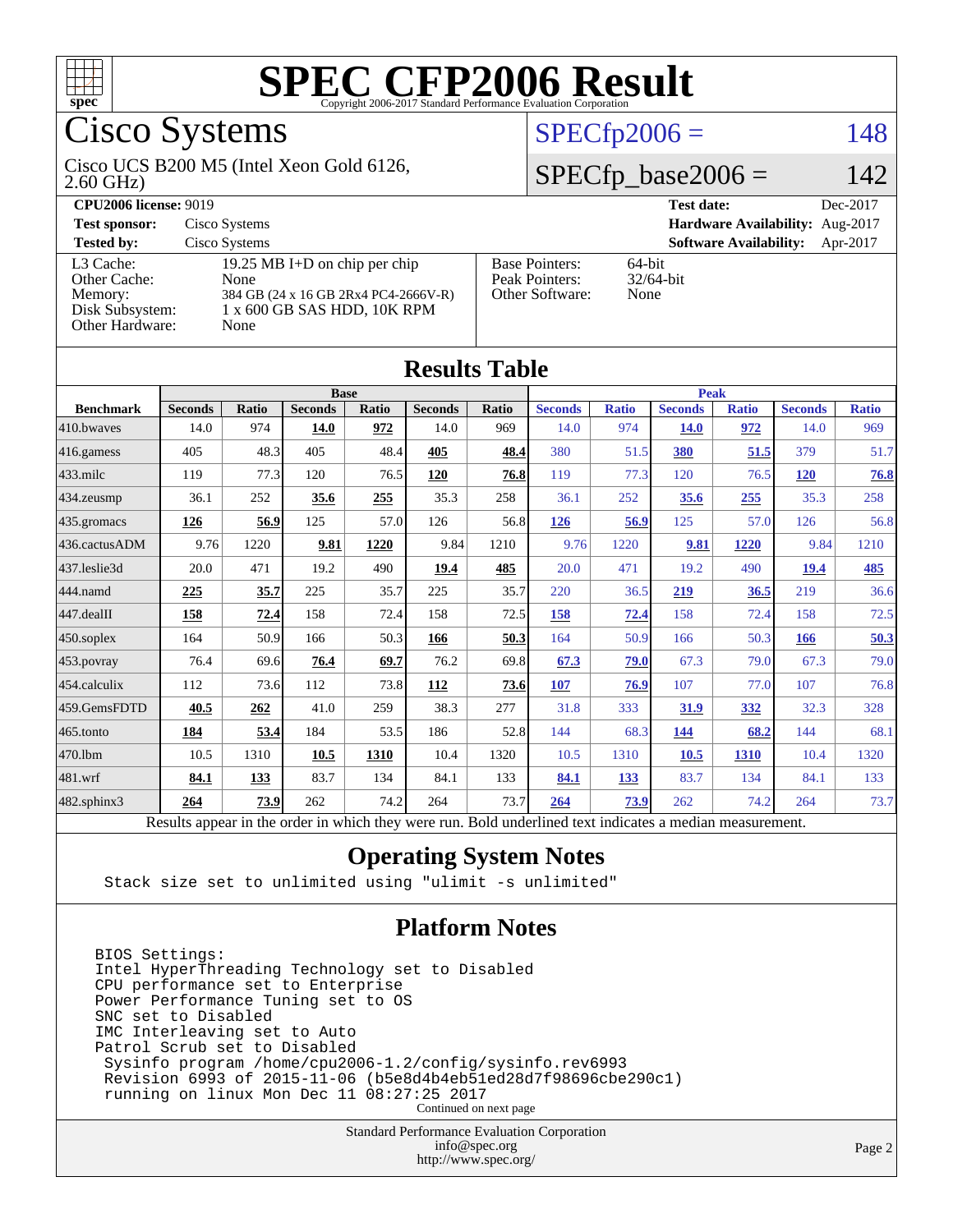

Cisco Systems

 $SPECTp2006 = 148$ 

2.60 GHz) Cisco UCS B200 M5 (Intel Xeon Gold 6126,

 $SPECTp\_base2006 = 142$ 

**[Test sponsor:](http://www.spec.org/auto/cpu2006/Docs/result-fields.html#Testsponsor)** Cisco Systems **[Hardware Availability:](http://www.spec.org/auto/cpu2006/Docs/result-fields.html#HardwareAvailability)** Aug-2017

**[CPU2006 license:](http://www.spec.org/auto/cpu2006/Docs/result-fields.html#CPU2006license)** 9019 **[Test date:](http://www.spec.org/auto/cpu2006/Docs/result-fields.html#Testdate)** Dec-2017 **[Tested by:](http://www.spec.org/auto/cpu2006/Docs/result-fields.html#Testedby)** Cisco Systems **[Software Availability:](http://www.spec.org/auto/cpu2006/Docs/result-fields.html#SoftwareAvailability)** Apr-2017

#### **[Platform Notes \(Continued\)](http://www.spec.org/auto/cpu2006/Docs/result-fields.html#PlatformNotes)**

Standard Performance Evaluation Corporation [info@spec.org](mailto:info@spec.org) This section contains SUT (System Under Test) info as seen by some common utilities. To remove or add to this section, see: <http://www.spec.org/cpu2006/Docs/config.html#sysinfo> From /proc/cpuinfo model name : Intel(R) Xeon(R) Gold 6126 CPU @ 2.60GHz 2 "physical id"s (chips) 24 "processors" cores, siblings (Caution: counting these is hw and system dependent. The following excerpts from /proc/cpuinfo might not be reliable. Use with caution.) cpu cores : 12 siblings : 12 physical 0: cores 0 1 2 3 4 5 6 8 9 11 12 13 physical 1: cores 0 1 2 3 4 5 6 8 9 11 12 13 cache size : 19712 KB From /proc/meminfo<br>MemTotal: 394667572 kB HugePages\_Total: 0 Hugepagesize: 2048 kB From /etc/\*release\* /etc/\*version\* SuSE-release: SUSE Linux Enterprise Server 12 (x86\_64) VERSION = 12 PATCHLEVEL = 2 # This file is deprecated and will be removed in a future service pack or release. # Please check /etc/os-release for details about this release. os-release: NAME="SLES" VERSION="12-SP2" VERSION\_ID="12.2" PRETTY\_NAME="SUSE Linux Enterprise Server 12 SP2" ID="sles" ANSI\_COLOR="0;32" CPE\_NAME="cpe:/o:suse:sles:12:sp2" uname -a: Linux linux 4.4.21-69-default #1 SMP Tue Oct 25 10:58:20 UTC 2016 (9464f67) x86\_64 x86\_64 x86\_64 GNU/Linux run-level 3 Jan 7 15:50 SPEC is set to: /home/cpu2006-1.2 Filesystem Type Size Used Avail Use% Mounted on /dev/sda1 xfs 280G 147G 133G 53% / Additional information from dmidecode: Warning: Use caution when you interpret this section. The 'dmidecode' program Continued on next page

<http://www.spec.org/>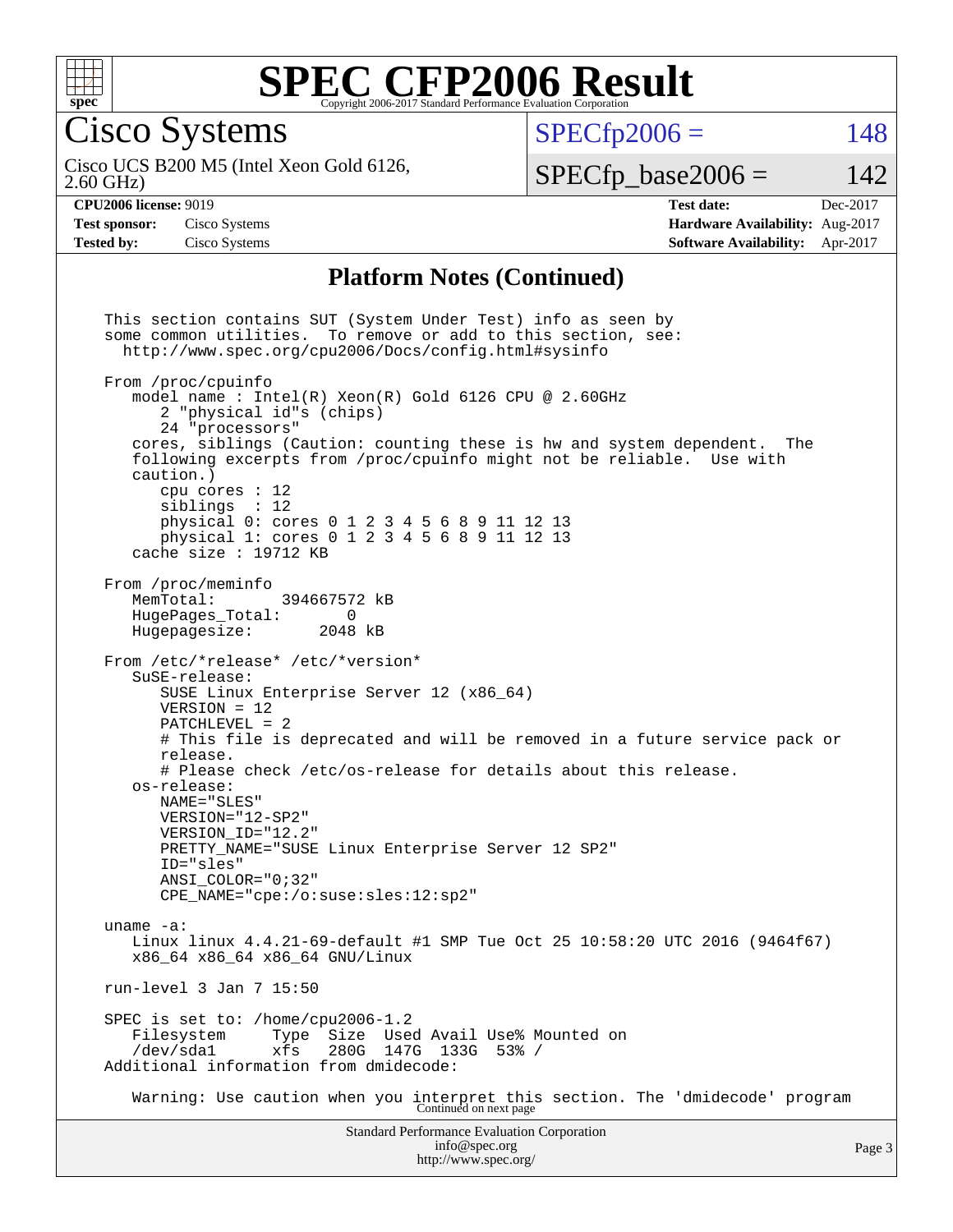

Cisco Systems

 $SPECTp2006 = 148$ 

2.60 GHz) Cisco UCS B200 M5 (Intel Xeon Gold 6126,

 $SPECTp\_base2006 = 142$ 

**[Test sponsor:](http://www.spec.org/auto/cpu2006/Docs/result-fields.html#Testsponsor)** Cisco Systems **[Hardware Availability:](http://www.spec.org/auto/cpu2006/Docs/result-fields.html#HardwareAvailability)** Aug-2017

**[CPU2006 license:](http://www.spec.org/auto/cpu2006/Docs/result-fields.html#CPU2006license)** 9019 **[Test date:](http://www.spec.org/auto/cpu2006/Docs/result-fields.html#Testdate)** Dec-2017 **[Tested by:](http://www.spec.org/auto/cpu2006/Docs/result-fields.html#Testedby)** Cisco Systems **[Software Availability:](http://www.spec.org/auto/cpu2006/Docs/result-fields.html#SoftwareAvailability)** Apr-2017

#### **[Platform Notes \(Continued\)](http://www.spec.org/auto/cpu2006/Docs/result-fields.html#PlatformNotes)**

 reads system data which is "intended to allow hardware to be accurately determined", but the intent may not be met, as there are frequent changes to hardware, firmware, and the "DMTF SMBIOS" standard.

 BIOS Cisco Systems, Inc. B200M5.3.2.1d.5.0727171353 07/27/2017 Memory: 24x 0xCE00 M393A2G40EB2-CTD 16 GB 2 rank 2666 MHz

(End of data from sysinfo program)

#### **[General Notes](http://www.spec.org/auto/cpu2006/Docs/result-fields.html#GeneralNotes)**

Environment variables set by runspec before the start of the run: KMP AFFINITY = "granularity=fine, compact" LD\_LIBRARY\_PATH = "/home/cpu2006-1.2/lib/ia32:/home/cpu2006-1.2/lib/intel64:/home/cpu2006-1.2/sh10.2" OMP NUM THREADS = "24"

 Binaries compiled on a system with 1x Intel Core i7-4790 CPU + 32GB RAM memory using Redhat Enterprise Linux 7.2 Transparent Huge Pages enabled with: echo always > /sys/kernel/mm/transparent\_hugepage/enabled

### **[Base Compiler Invocation](http://www.spec.org/auto/cpu2006/Docs/result-fields.html#BaseCompilerInvocation)**

[C benchmarks](http://www.spec.org/auto/cpu2006/Docs/result-fields.html#Cbenchmarks): [icc -m64](http://www.spec.org/cpu2006/results/res2017q4/cpu2006-20171211-50970.flags.html#user_CCbase_intel_icc_64bit_bda6cc9af1fdbb0edc3795bac97ada53)

[C++ benchmarks:](http://www.spec.org/auto/cpu2006/Docs/result-fields.html#CXXbenchmarks) [icpc -m64](http://www.spec.org/cpu2006/results/res2017q4/cpu2006-20171211-50970.flags.html#user_CXXbase_intel_icpc_64bit_fc66a5337ce925472a5c54ad6a0de310)

[Fortran benchmarks](http://www.spec.org/auto/cpu2006/Docs/result-fields.html#Fortranbenchmarks): [ifort -m64](http://www.spec.org/cpu2006/results/res2017q4/cpu2006-20171211-50970.flags.html#user_FCbase_intel_ifort_64bit_ee9d0fb25645d0210d97eb0527dcc06e)

[Benchmarks using both Fortran and C](http://www.spec.org/auto/cpu2006/Docs/result-fields.html#BenchmarksusingbothFortranandC): [icc -m64](http://www.spec.org/cpu2006/results/res2017q4/cpu2006-20171211-50970.flags.html#user_CC_FCbase_intel_icc_64bit_bda6cc9af1fdbb0edc3795bac97ada53) [ifort -m64](http://www.spec.org/cpu2006/results/res2017q4/cpu2006-20171211-50970.flags.html#user_CC_FCbase_intel_ifort_64bit_ee9d0fb25645d0210d97eb0527dcc06e)

### **[Base Portability Flags](http://www.spec.org/auto/cpu2006/Docs/result-fields.html#BasePortabilityFlags)**

 410.bwaves: [-DSPEC\\_CPU\\_LP64](http://www.spec.org/cpu2006/results/res2017q4/cpu2006-20171211-50970.flags.html#suite_basePORTABILITY410_bwaves_DSPEC_CPU_LP64) 416.gamess: [-DSPEC\\_CPU\\_LP64](http://www.spec.org/cpu2006/results/res2017q4/cpu2006-20171211-50970.flags.html#suite_basePORTABILITY416_gamess_DSPEC_CPU_LP64) 433.milc: [-DSPEC\\_CPU\\_LP64](http://www.spec.org/cpu2006/results/res2017q4/cpu2006-20171211-50970.flags.html#suite_basePORTABILITY433_milc_DSPEC_CPU_LP64) 434.zeusmp: [-DSPEC\\_CPU\\_LP64](http://www.spec.org/cpu2006/results/res2017q4/cpu2006-20171211-50970.flags.html#suite_basePORTABILITY434_zeusmp_DSPEC_CPU_LP64) 435.gromacs: [-DSPEC\\_CPU\\_LP64](http://www.spec.org/cpu2006/results/res2017q4/cpu2006-20171211-50970.flags.html#suite_basePORTABILITY435_gromacs_DSPEC_CPU_LP64) [-nofor\\_main](http://www.spec.org/cpu2006/results/res2017q4/cpu2006-20171211-50970.flags.html#user_baseLDPORTABILITY435_gromacs_f-nofor_main) 436.cactusADM: [-DSPEC\\_CPU\\_LP64](http://www.spec.org/cpu2006/results/res2017q4/cpu2006-20171211-50970.flags.html#suite_basePORTABILITY436_cactusADM_DSPEC_CPU_LP64) [-nofor\\_main](http://www.spec.org/cpu2006/results/res2017q4/cpu2006-20171211-50970.flags.html#user_baseLDPORTABILITY436_cactusADM_f-nofor_main) 437.leslie3d: [-DSPEC\\_CPU\\_LP64](http://www.spec.org/cpu2006/results/res2017q4/cpu2006-20171211-50970.flags.html#suite_basePORTABILITY437_leslie3d_DSPEC_CPU_LP64) 444.namd: [-DSPEC\\_CPU\\_LP64](http://www.spec.org/cpu2006/results/res2017q4/cpu2006-20171211-50970.flags.html#suite_basePORTABILITY444_namd_DSPEC_CPU_LP64)

Continued on next page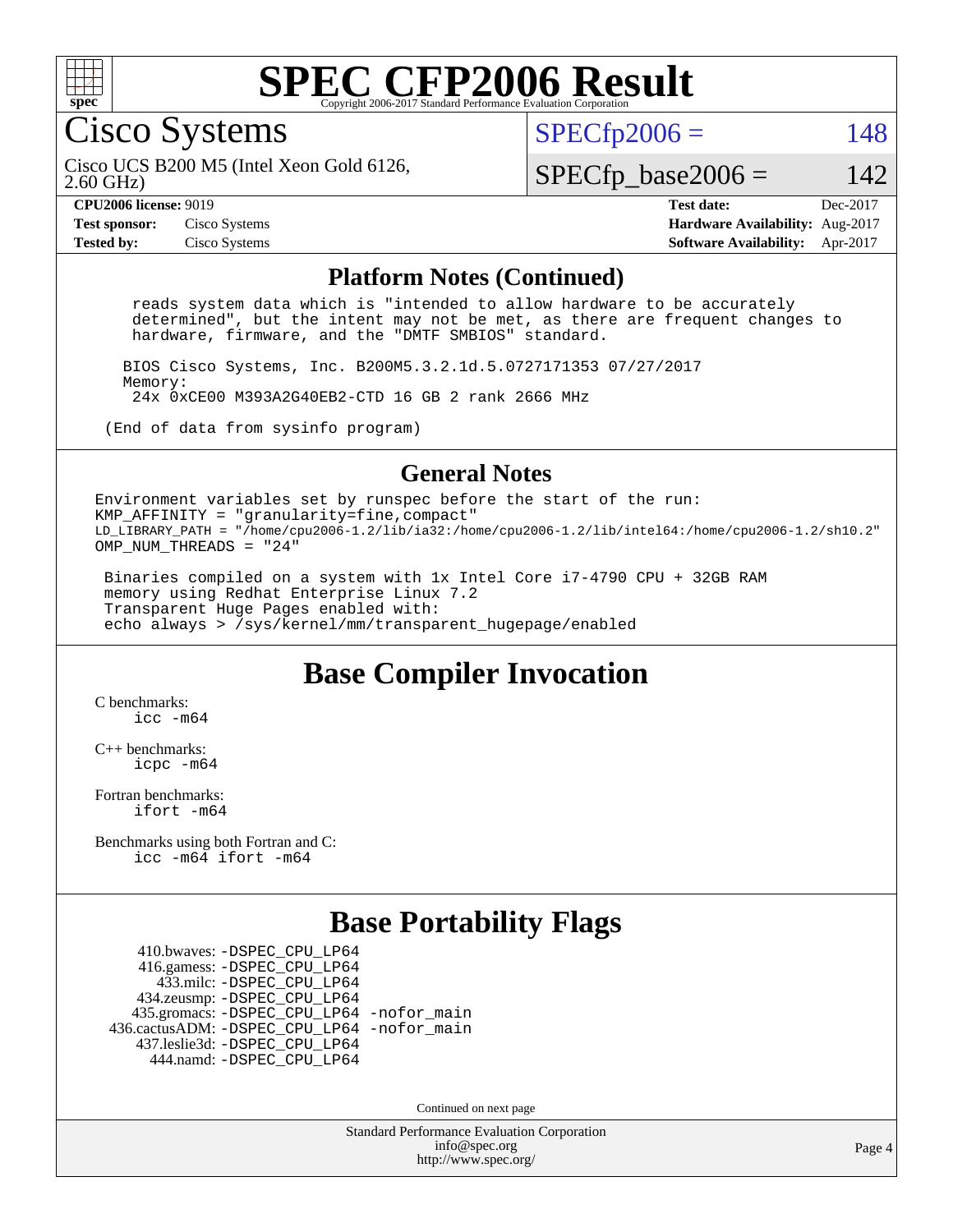

Cisco Systems

 $SPECTp2006 = 148$ 

2.60 GHz) Cisco UCS B200 M5 (Intel Xeon Gold 6126,

 $SPECTp\_base2006 = 142$ 

| <b>Test sponsor:</b> | Cisco Systems |
|----------------------|---------------|
| <b>Tested by:</b>    | Cisco Systems |

**[CPU2006 license:](http://www.spec.org/auto/cpu2006/Docs/result-fields.html#CPU2006license)** 9019 **[Test date:](http://www.spec.org/auto/cpu2006/Docs/result-fields.html#Testdate)** Dec-2017 **[Hardware Availability:](http://www.spec.org/auto/cpu2006/Docs/result-fields.html#HardwareAvailability)** Aug-2017 **[Software Availability:](http://www.spec.org/auto/cpu2006/Docs/result-fields.html#SoftwareAvailability)** Apr-2017

# **[Base Portability Flags \(Continued\)](http://www.spec.org/auto/cpu2006/Docs/result-fields.html#BasePortabilityFlags)**

 447.dealII: [-DSPEC\\_CPU\\_LP64](http://www.spec.org/cpu2006/results/res2017q4/cpu2006-20171211-50970.flags.html#suite_basePORTABILITY447_dealII_DSPEC_CPU_LP64) 450.soplex: [-DSPEC\\_CPU\\_LP64](http://www.spec.org/cpu2006/results/res2017q4/cpu2006-20171211-50970.flags.html#suite_basePORTABILITY450_soplex_DSPEC_CPU_LP64) 453.povray: [-DSPEC\\_CPU\\_LP64](http://www.spec.org/cpu2006/results/res2017q4/cpu2006-20171211-50970.flags.html#suite_basePORTABILITY453_povray_DSPEC_CPU_LP64) 454.calculix: [-DSPEC\\_CPU\\_LP64](http://www.spec.org/cpu2006/results/res2017q4/cpu2006-20171211-50970.flags.html#suite_basePORTABILITY454_calculix_DSPEC_CPU_LP64) [-nofor\\_main](http://www.spec.org/cpu2006/results/res2017q4/cpu2006-20171211-50970.flags.html#user_baseLDPORTABILITY454_calculix_f-nofor_main) 459.GemsFDTD: [-DSPEC\\_CPU\\_LP64](http://www.spec.org/cpu2006/results/res2017q4/cpu2006-20171211-50970.flags.html#suite_basePORTABILITY459_GemsFDTD_DSPEC_CPU_LP64) 465.tonto: [-DSPEC\\_CPU\\_LP64](http://www.spec.org/cpu2006/results/res2017q4/cpu2006-20171211-50970.flags.html#suite_basePORTABILITY465_tonto_DSPEC_CPU_LP64) 470.lbm: [-DSPEC\\_CPU\\_LP64](http://www.spec.org/cpu2006/results/res2017q4/cpu2006-20171211-50970.flags.html#suite_basePORTABILITY470_lbm_DSPEC_CPU_LP64) 482.sphinx3: [-DSPEC\\_CPU\\_LP64](http://www.spec.org/cpu2006/results/res2017q4/cpu2006-20171211-50970.flags.html#suite_basePORTABILITY482_sphinx3_DSPEC_CPU_LP64)

481.wrf: [-DSPEC\\_CPU\\_LP64](http://www.spec.org/cpu2006/results/res2017q4/cpu2006-20171211-50970.flags.html#suite_basePORTABILITY481_wrf_DSPEC_CPU_LP64) [-DSPEC\\_CPU\\_CASE\\_FLAG](http://www.spec.org/cpu2006/results/res2017q4/cpu2006-20171211-50970.flags.html#b481.wrf_baseCPORTABILITY_DSPEC_CPU_CASE_FLAG) [-DSPEC\\_CPU\\_LINUX](http://www.spec.org/cpu2006/results/res2017q4/cpu2006-20171211-50970.flags.html#b481.wrf_baseCPORTABILITY_DSPEC_CPU_LINUX)

# **[Base Optimization Flags](http://www.spec.org/auto/cpu2006/Docs/result-fields.html#BaseOptimizationFlags)**

[C benchmarks](http://www.spec.org/auto/cpu2006/Docs/result-fields.html#Cbenchmarks):

[-xCORE-AVX2](http://www.spec.org/cpu2006/results/res2017q4/cpu2006-20171211-50970.flags.html#user_CCbase_f-xCORE-AVX2) [-ipo](http://www.spec.org/cpu2006/results/res2017q4/cpu2006-20171211-50970.flags.html#user_CCbase_f-ipo) [-O3](http://www.spec.org/cpu2006/results/res2017q4/cpu2006-20171211-50970.flags.html#user_CCbase_f-O3) [-no-prec-div](http://www.spec.org/cpu2006/results/res2017q4/cpu2006-20171211-50970.flags.html#user_CCbase_f-no-prec-div) [-parallel](http://www.spec.org/cpu2006/results/res2017q4/cpu2006-20171211-50970.flags.html#user_CCbase_f-parallel) [-qopt-prefetch](http://www.spec.org/cpu2006/results/res2017q4/cpu2006-20171211-50970.flags.html#user_CCbase_f-qopt-prefetch)

[C++ benchmarks:](http://www.spec.org/auto/cpu2006/Docs/result-fields.html#CXXbenchmarks) [-xCORE-AVX2](http://www.spec.org/cpu2006/results/res2017q4/cpu2006-20171211-50970.flags.html#user_CXXbase_f-xCORE-AVX2) [-ipo](http://www.spec.org/cpu2006/results/res2017q4/cpu2006-20171211-50970.flags.html#user_CXXbase_f-ipo) [-O3](http://www.spec.org/cpu2006/results/res2017q4/cpu2006-20171211-50970.flags.html#user_CXXbase_f-O3) [-no-prec-div](http://www.spec.org/cpu2006/results/res2017q4/cpu2006-20171211-50970.flags.html#user_CXXbase_f-no-prec-div) [-qopt-prefetch](http://www.spec.org/cpu2006/results/res2017q4/cpu2006-20171211-50970.flags.html#user_CXXbase_f-qopt-prefetch)

[Fortran benchmarks](http://www.spec.org/auto/cpu2006/Docs/result-fields.html#Fortranbenchmarks): [-xCORE-AVX2](http://www.spec.org/cpu2006/results/res2017q4/cpu2006-20171211-50970.flags.html#user_FCbase_f-xCORE-AVX2) [-ipo](http://www.spec.org/cpu2006/results/res2017q4/cpu2006-20171211-50970.flags.html#user_FCbase_f-ipo) [-O3](http://www.spec.org/cpu2006/results/res2017q4/cpu2006-20171211-50970.flags.html#user_FCbase_f-O3) [-no-prec-div](http://www.spec.org/cpu2006/results/res2017q4/cpu2006-20171211-50970.flags.html#user_FCbase_f-no-prec-div) [-parallel](http://www.spec.org/cpu2006/results/res2017q4/cpu2006-20171211-50970.flags.html#user_FCbase_f-parallel) [-qopt-prefetch](http://www.spec.org/cpu2006/results/res2017q4/cpu2006-20171211-50970.flags.html#user_FCbase_f-qopt-prefetch)

[Benchmarks using both Fortran and C](http://www.spec.org/auto/cpu2006/Docs/result-fields.html#BenchmarksusingbothFortranandC): [-xCORE-AVX2](http://www.spec.org/cpu2006/results/res2017q4/cpu2006-20171211-50970.flags.html#user_CC_FCbase_f-xCORE-AVX2) [-ipo](http://www.spec.org/cpu2006/results/res2017q4/cpu2006-20171211-50970.flags.html#user_CC_FCbase_f-ipo) [-O3](http://www.spec.org/cpu2006/results/res2017q4/cpu2006-20171211-50970.flags.html#user_CC_FCbase_f-O3) [-no-prec-div](http://www.spec.org/cpu2006/results/res2017q4/cpu2006-20171211-50970.flags.html#user_CC_FCbase_f-no-prec-div) [-parallel](http://www.spec.org/cpu2006/results/res2017q4/cpu2006-20171211-50970.flags.html#user_CC_FCbase_f-parallel) [-qopt-prefetch](http://www.spec.org/cpu2006/results/res2017q4/cpu2006-20171211-50970.flags.html#user_CC_FCbase_f-qopt-prefetch)

### **[Peak Compiler Invocation](http://www.spec.org/auto/cpu2006/Docs/result-fields.html#PeakCompilerInvocation)**

[C benchmarks](http://www.spec.org/auto/cpu2006/Docs/result-fields.html#Cbenchmarks): [icc -m64](http://www.spec.org/cpu2006/results/res2017q4/cpu2006-20171211-50970.flags.html#user_CCpeak_intel_icc_64bit_bda6cc9af1fdbb0edc3795bac97ada53)

[C++ benchmarks:](http://www.spec.org/auto/cpu2006/Docs/result-fields.html#CXXbenchmarks) [icpc -m64](http://www.spec.org/cpu2006/results/res2017q4/cpu2006-20171211-50970.flags.html#user_CXXpeak_intel_icpc_64bit_fc66a5337ce925472a5c54ad6a0de310)

[Fortran benchmarks](http://www.spec.org/auto/cpu2006/Docs/result-fields.html#Fortranbenchmarks): [ifort -m64](http://www.spec.org/cpu2006/results/res2017q4/cpu2006-20171211-50970.flags.html#user_FCpeak_intel_ifort_64bit_ee9d0fb25645d0210d97eb0527dcc06e)

[Benchmarks using both Fortran and C](http://www.spec.org/auto/cpu2006/Docs/result-fields.html#BenchmarksusingbothFortranandC): [icc -m64](http://www.spec.org/cpu2006/results/res2017q4/cpu2006-20171211-50970.flags.html#user_CC_FCpeak_intel_icc_64bit_bda6cc9af1fdbb0edc3795bac97ada53) [ifort -m64](http://www.spec.org/cpu2006/results/res2017q4/cpu2006-20171211-50970.flags.html#user_CC_FCpeak_intel_ifort_64bit_ee9d0fb25645d0210d97eb0527dcc06e)

# **[Peak Portability Flags](http://www.spec.org/auto/cpu2006/Docs/result-fields.html#PeakPortabilityFlags)**

Same as Base Portability Flags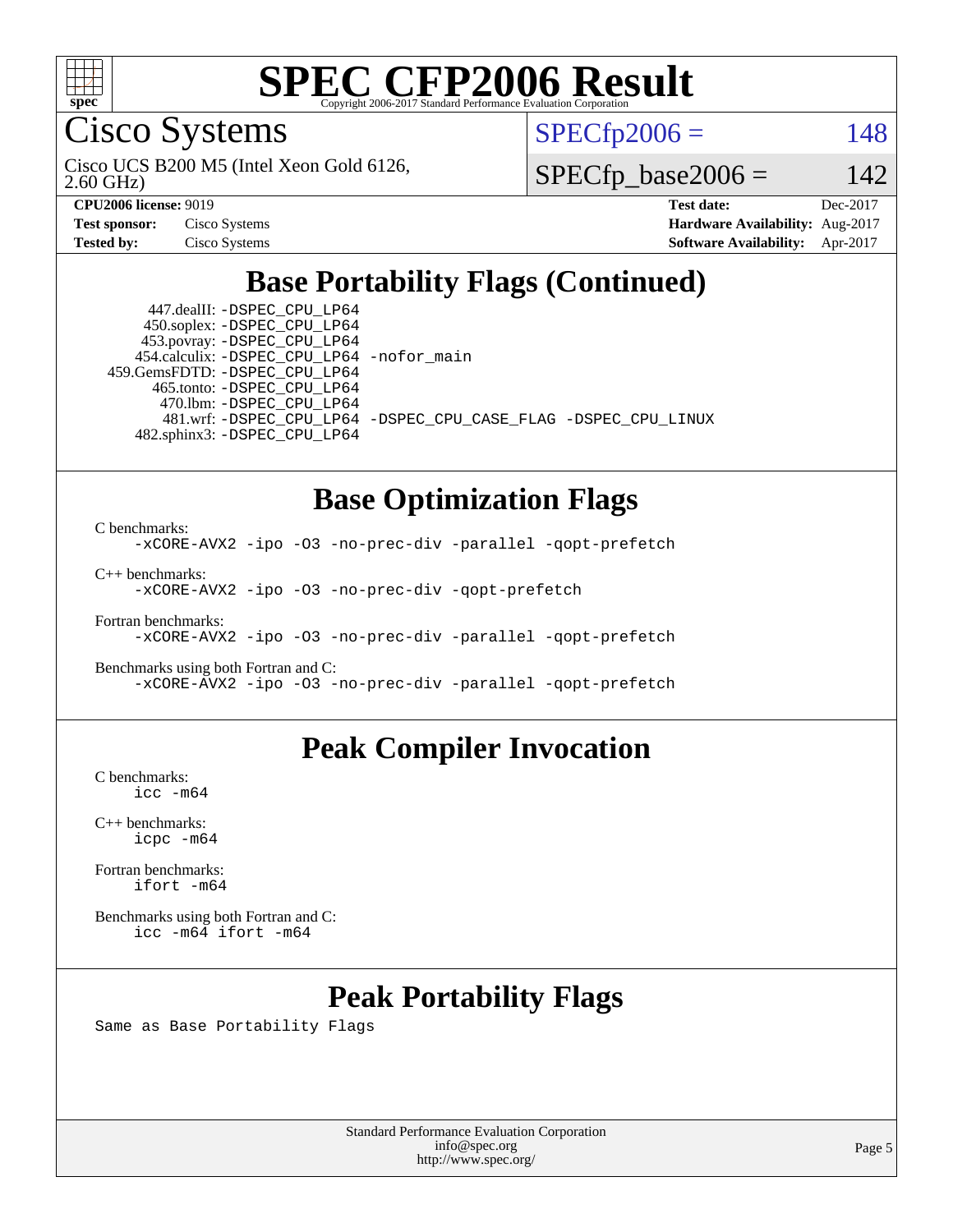

Cisco Systems

 $SPECTp2006 = 148$ 

2.60 GHz) Cisco UCS B200 M5 (Intel Xeon Gold 6126,

 $SPECfp\_base2006 = 142$ 

**[CPU2006 license:](http://www.spec.org/auto/cpu2006/Docs/result-fields.html#CPU2006license)** 9019 **[Test date:](http://www.spec.org/auto/cpu2006/Docs/result-fields.html#Testdate)** Dec-2017 **[Test sponsor:](http://www.spec.org/auto/cpu2006/Docs/result-fields.html#Testsponsor)** Cisco Systems **[Hardware Availability:](http://www.spec.org/auto/cpu2006/Docs/result-fields.html#HardwareAvailability)** Aug-2017 **[Tested by:](http://www.spec.org/auto/cpu2006/Docs/result-fields.html#Testedby)** Cisco Systems **[Software Availability:](http://www.spec.org/auto/cpu2006/Docs/result-fields.html#SoftwareAvailability)** Apr-2017

### **[Peak Optimization Flags](http://www.spec.org/auto/cpu2006/Docs/result-fields.html#PeakOptimizationFlags)**

[C benchmarks](http://www.spec.org/auto/cpu2006/Docs/result-fields.html#Cbenchmarks):

433.milc: basepeak = yes

 $470.$ lbm: basepeak = yes

 $482$ .sphinx3: basepeak = yes

[C++ benchmarks:](http://www.spec.org/auto/cpu2006/Docs/result-fields.html#CXXbenchmarks)

 444.namd: [-prof-gen](http://www.spec.org/cpu2006/results/res2017q4/cpu2006-20171211-50970.flags.html#user_peakPASS1_CXXFLAGSPASS1_LDFLAGS444_namd_prof_gen_e43856698f6ca7b7e442dfd80e94a8fc)(pass 1) [-prof-use](http://www.spec.org/cpu2006/results/res2017q4/cpu2006-20171211-50970.flags.html#user_peakPASS2_CXXFLAGSPASS2_LDFLAGS444_namd_prof_use_bccf7792157ff70d64e32fe3e1250b55)(pass 2) [-xCORE-AVX2](http://www.spec.org/cpu2006/results/res2017q4/cpu2006-20171211-50970.flags.html#user_peakPASS2_CXXFLAGSPASS2_LDFLAGS444_namd_f-xCORE-AVX2)(pass 2)  $-par-num-threads=1(pass 1) -ipo(pass 2) -O3(pass 2)$  $-par-num-threads=1(pass 1) -ipo(pass 2) -O3(pass 2)$  $-par-num-threads=1(pass 1) -ipo(pass 2) -O3(pass 2)$  $-par-num-threads=1(pass 1) -ipo(pass 2) -O3(pass 2)$  $-par-num-threads=1(pass 1) -ipo(pass 2) -O3(pass 2)$  $-par-num-threads=1(pass 1) -ipo(pass 2) -O3(pass 2)$ [-no-prec-div](http://www.spec.org/cpu2006/results/res2017q4/cpu2006-20171211-50970.flags.html#user_peakPASS2_CXXFLAGSPASS2_LDFLAGS444_namd_f-no-prec-div)(pass 2) [-fno-alias](http://www.spec.org/cpu2006/results/res2017q4/cpu2006-20171211-50970.flags.html#user_peakCXXOPTIMIZEOPTIMIZE444_namd_f-no-alias_694e77f6c5a51e658e82ccff53a9e63a) [-auto-ilp32](http://www.spec.org/cpu2006/results/res2017q4/cpu2006-20171211-50970.flags.html#user_peakCXXOPTIMIZE444_namd_f-auto-ilp32)

447.dealII: basepeak = yes

 $450$ .soplex: basepeak = yes

 453.povray: [-prof-gen](http://www.spec.org/cpu2006/results/res2017q4/cpu2006-20171211-50970.flags.html#user_peakPASS1_CXXFLAGSPASS1_LDFLAGS453_povray_prof_gen_e43856698f6ca7b7e442dfd80e94a8fc)(pass 1) [-prof-use](http://www.spec.org/cpu2006/results/res2017q4/cpu2006-20171211-50970.flags.html#user_peakPASS2_CXXFLAGSPASS2_LDFLAGS453_povray_prof_use_bccf7792157ff70d64e32fe3e1250b55)(pass 2) [-xCORE-AVX2](http://www.spec.org/cpu2006/results/res2017q4/cpu2006-20171211-50970.flags.html#user_peakPASS2_CXXFLAGSPASS2_LDFLAGS453_povray_f-xCORE-AVX2)(pass 2)  $-par-num-threads=1(pass 1) -ipo(pass 2) -O3(pass 2)$  $-par-num-threads=1(pass 1) -ipo(pass 2) -O3(pass 2)$  $-par-num-threads=1(pass 1) -ipo(pass 2) -O3(pass 2)$  $-par-num-threads=1(pass 1) -ipo(pass 2) -O3(pass 2)$  $-par-num-threads=1(pass 1) -ipo(pass 2) -O3(pass 2)$  $-par-num-threads=1(pass 1) -ipo(pass 2) -O3(pass 2)$ [-no-prec-div](http://www.spec.org/cpu2006/results/res2017q4/cpu2006-20171211-50970.flags.html#user_peakPASS2_CXXFLAGSPASS2_LDFLAGS453_povray_f-no-prec-div)(pass 2) [-unroll4](http://www.spec.org/cpu2006/results/res2017q4/cpu2006-20171211-50970.flags.html#user_peakCXXOPTIMIZE453_povray_f-unroll_4e5e4ed65b7fd20bdcd365bec371b81f) [-ansi-alias](http://www.spec.org/cpu2006/results/res2017q4/cpu2006-20171211-50970.flags.html#user_peakCXXOPTIMIZE453_povray_f-ansi-alias)

[Fortran benchmarks](http://www.spec.org/auto/cpu2006/Docs/result-fields.html#Fortranbenchmarks):

 $410.bwaves: basepeak = yes$ 

 416.gamess: [-prof-gen](http://www.spec.org/cpu2006/results/res2017q4/cpu2006-20171211-50970.flags.html#user_peakPASS1_FFLAGSPASS1_LDFLAGS416_gamess_prof_gen_e43856698f6ca7b7e442dfd80e94a8fc)(pass 1) [-prof-use](http://www.spec.org/cpu2006/results/res2017q4/cpu2006-20171211-50970.flags.html#user_peakPASS2_FFLAGSPASS2_LDFLAGS416_gamess_prof_use_bccf7792157ff70d64e32fe3e1250b55)(pass 2) [-xCORE-AVX2](http://www.spec.org/cpu2006/results/res2017q4/cpu2006-20171211-50970.flags.html#user_peakPASS2_FFLAGSPASS2_LDFLAGS416_gamess_f-xCORE-AVX2)(pass 2)  $-par-num-threads=1(pass 1) -ipo(pass 2) -O3(pass 2)$  $-par-num-threads=1(pass 1) -ipo(pass 2) -O3(pass 2)$  $-par-num-threads=1(pass 1) -ipo(pass 2) -O3(pass 2)$  $-par-num-threads=1(pass 1) -ipo(pass 2) -O3(pass 2)$  $-par-num-threads=1(pass 1) -ipo(pass 2) -O3(pass 2)$  $-par-num-threads=1(pass 1) -ipo(pass 2) -O3(pass 2)$ [-no-prec-div](http://www.spec.org/cpu2006/results/res2017q4/cpu2006-20171211-50970.flags.html#user_peakPASS2_FFLAGSPASS2_LDFLAGS416_gamess_f-no-prec-div)(pass 2) [-unroll2](http://www.spec.org/cpu2006/results/res2017q4/cpu2006-20171211-50970.flags.html#user_peakOPTIMIZE416_gamess_f-unroll_784dae83bebfb236979b41d2422d7ec2) [-inline-level=0](http://www.spec.org/cpu2006/results/res2017q4/cpu2006-20171211-50970.flags.html#user_peakOPTIMIZE416_gamess_f-inline-level_318d07a09274ad25e8d15dbfaa68ba50) [-scalar-rep-](http://www.spec.org/cpu2006/results/res2017q4/cpu2006-20171211-50970.flags.html#user_peakOPTIMIZE416_gamess_f-disablescalarrep_abbcad04450fb118e4809c81d83c8a1d)

 $434$ .zeusmp: basepeak = yes

437.leslie3d: basepeak = yes

```
 459.GemsFDTD: -prof-gen(pass 1) -prof-use(pass 2) -xCORE-AVX2(pass 2)
 -par-num-threads=1(pass 1) -ipo(pass 2) -O3(pass 2)
 -no-prec-div(pass 2) -unroll2 -inline-level=0
 -qopt-prefetch -parallel
```
 465.tonto: [-prof-gen](http://www.spec.org/cpu2006/results/res2017q4/cpu2006-20171211-50970.flags.html#user_peakPASS1_FFLAGSPASS1_LDFLAGS465_tonto_prof_gen_e43856698f6ca7b7e442dfd80e94a8fc)(pass 1) [-prof-use](http://www.spec.org/cpu2006/results/res2017q4/cpu2006-20171211-50970.flags.html#user_peakPASS2_FFLAGSPASS2_LDFLAGS465_tonto_prof_use_bccf7792157ff70d64e32fe3e1250b55)(pass 2) [-xCORE-AVX2](http://www.spec.org/cpu2006/results/res2017q4/cpu2006-20171211-50970.flags.html#user_peakPASS2_FFLAGSPASS2_LDFLAGS465_tonto_f-xCORE-AVX2)(pass 2)  $-par-num-threads=1(pass 1) -ipo(pass 2) -O3(pass 2)$  $-par-num-threads=1(pass 1) -ipo(pass 2) -O3(pass 2)$  $-par-num-threads=1(pass 1) -ipo(pass 2) -O3(pass 2)$  $-par-num-threads=1(pass 1) -ipo(pass 2) -O3(pass 2)$  $-par-num-threads=1(pass 1) -ipo(pass 2) -O3(pass 2)$  $-par-num-threads=1(pass 1) -ipo(pass 2) -O3(pass 2)$ [-no-prec-div](http://www.spec.org/cpu2006/results/res2017q4/cpu2006-20171211-50970.flags.html#user_peakPASS2_FFLAGSPASS2_LDFLAGS465_tonto_f-no-prec-div)(pass 2) [-inline-calloc](http://www.spec.org/cpu2006/results/res2017q4/cpu2006-20171211-50970.flags.html#user_peakOPTIMIZE465_tonto_f-inline-calloc) [-qopt-malloc-options=3](http://www.spec.org/cpu2006/results/res2017q4/cpu2006-20171211-50970.flags.html#user_peakOPTIMIZE465_tonto_f-qopt-malloc-options_0fcb435012e78f27d57f473818e45fe4) [-auto](http://www.spec.org/cpu2006/results/res2017q4/cpu2006-20171211-50970.flags.html#user_peakOPTIMIZE465_tonto_f-auto) [-unroll4](http://www.spec.org/cpu2006/results/res2017q4/cpu2006-20171211-50970.flags.html#user_peakOPTIMIZE465_tonto_f-unroll_4e5e4ed65b7fd20bdcd365bec371b81f)

[Benchmarks using both Fortran and C](http://www.spec.org/auto/cpu2006/Docs/result-fields.html#BenchmarksusingbothFortranandC):

435.gromacs: basepeak = yes

 $436.cactusADM:basepeak = yes$ 

Continued on next page